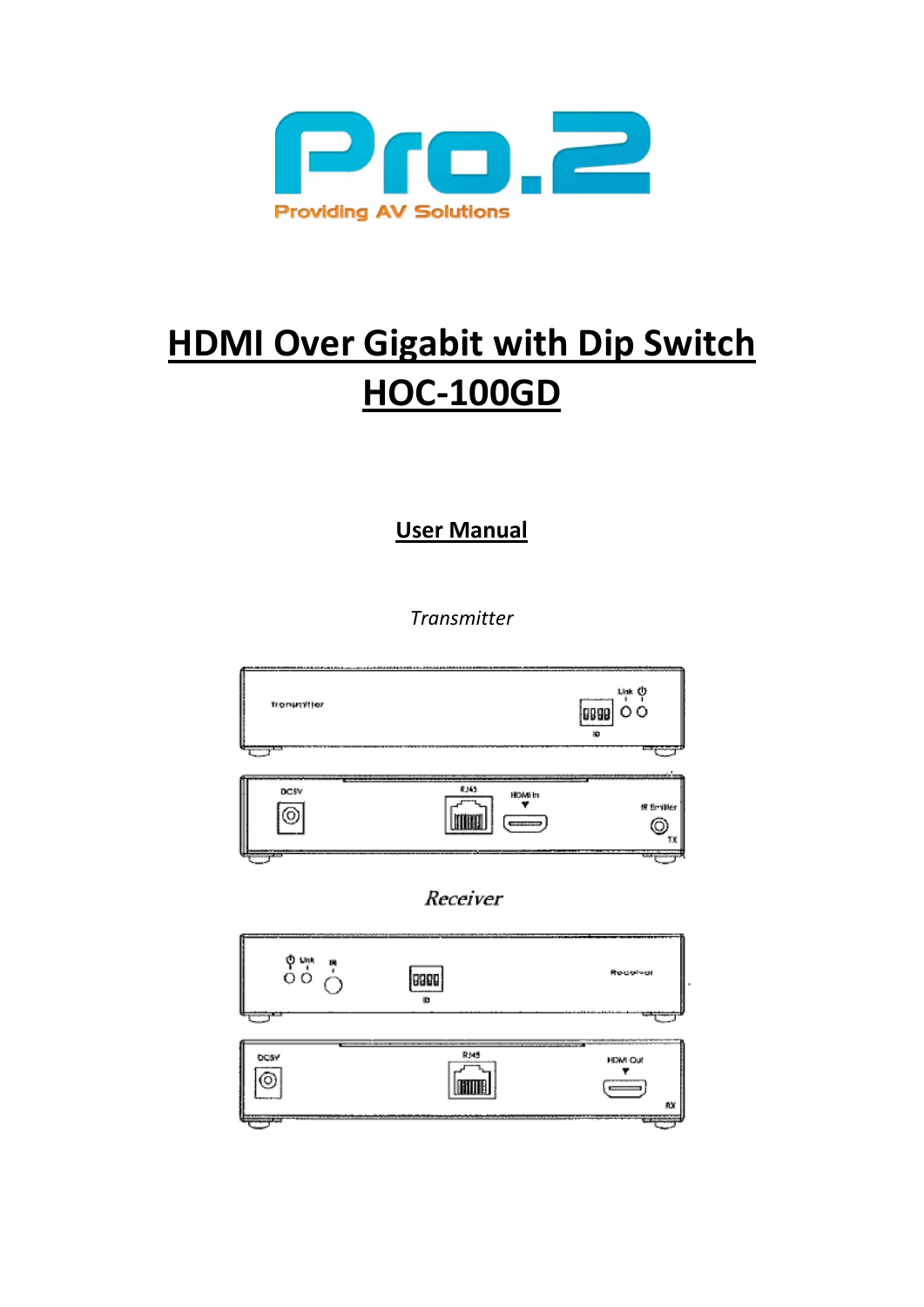## **CONTENTS**

- **1. Introduction**
- **2. Features**
- **3. Transmitter Unit Panel Layout**
- **4. Transmitter Unit Panel Descriptions**
- **5. Receiver Unit Panel Layout**
- **6. Receiver Unit Panel Descriptions**
- **7. Connecting and Operating the HDMI Over Gigabit Exender**
- **8. Specifications**
- **9. Warranty**
- **10.Compliance**
- **11.Appendix I**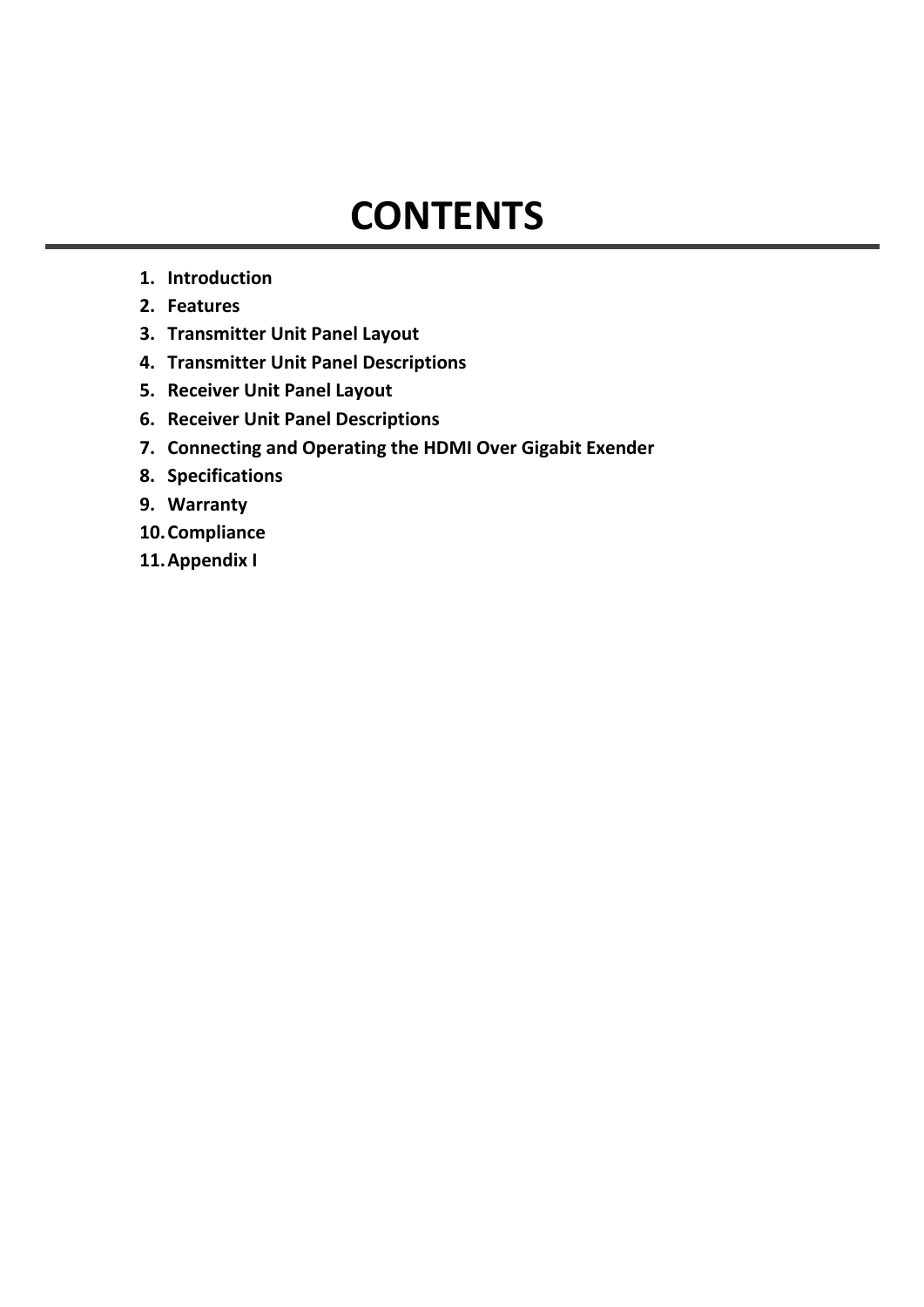## **INTRODUCTION**

The HOC-100GD HDMI Over Gigabit Extender-Transmitter & Receiver.

The HOG-100GD HDMI over Gigabit Ethernet Extender sends HDMI signals over just one 100Ohm Cat.6 cable – up to 330 feet away. The HOC-100GD HDMI over Gigabit Extender supports HDMI 1.2 and the newer HDMI 1.3 with Full HD 1080p resolution. DVI-D Computer video can also be transmitted with a DVI-to-HDMI cable.

By using standard and widely available 100Ohm Cat.6 cables, the HOG-100GD HDMI Over Gigabit Extender makes HDMI signal extensions easier than heavy and expensive copper cable and more robust than optical fibre.

### **How it connects**

 The HOG-100GD HDMI over Gigabit Ethernet Extender system consist of a Transmitter and a Receiver. The HDMI source (set-top box, DVD player, or gaming console) connects to the Transmitter box. The Receiver box connects to the HDTV display in the same way – up to 330 feet away.

One 100Ohm Cat.6 cable link the Transmitter and Receiver. Power is applied to the Transmitter and Receiver with the included 5V DC power supplies. HDMI picture emerges on the HDTV display.

**\*Note**: The HOG-100GD HDMI Over Gigabit Extender is HDCP 2.0 compliant.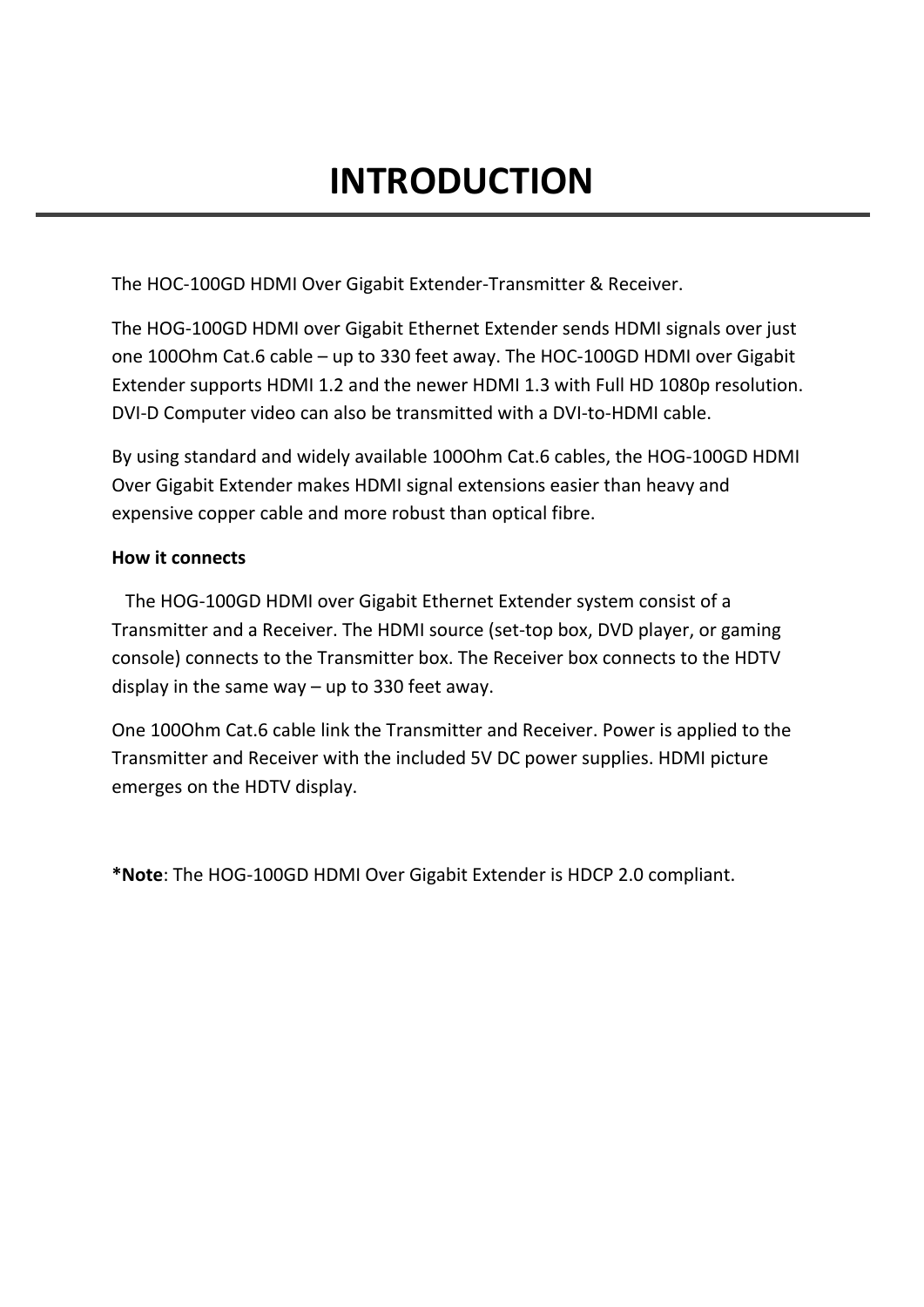## **FEATURES**

- **Flexible extension** of high-bandwidth **HDMll.3**
- **Audio and video are transmitted digitally over the lOOOhm Cat.6 cable for lower** signal loss.
- Single Link Range: *1080p/60* and 192Ox1200.
- Compliant with HDMI 1.3. HDCP 2.0 and DVll.1 standards
- **Supports digital video formats in 480p , 720p and lOBOp**
- Supports PCM 2 Ch audio
- **Supports lR Pass thru function and control HDMI source devices**
- **(set-top box, DVD player and Blue ray DVD Player) in Receiver by its**

#### **IR remote controller.**

#### **Package Includes**

- (1) HOC-100GD-TX HDMI Over Giga Ethernet Transmitter
- (2) HOC-100GD-RX HDMI Over Giga Ethernet Receiver
- **(3) 5V DC Power Supplies for Transmitter and Receiver**
- (4) User Manual

### **Optional Items:**

**If you need the following items, please talk. with us and we will quote for you.** 

- (1) IR Emitter Cable
- (2) IR Extender Cable
- (3) HDMI Cable (3 reet *16* reet 110 reet)
- (4) **Mounted Ear & Screws**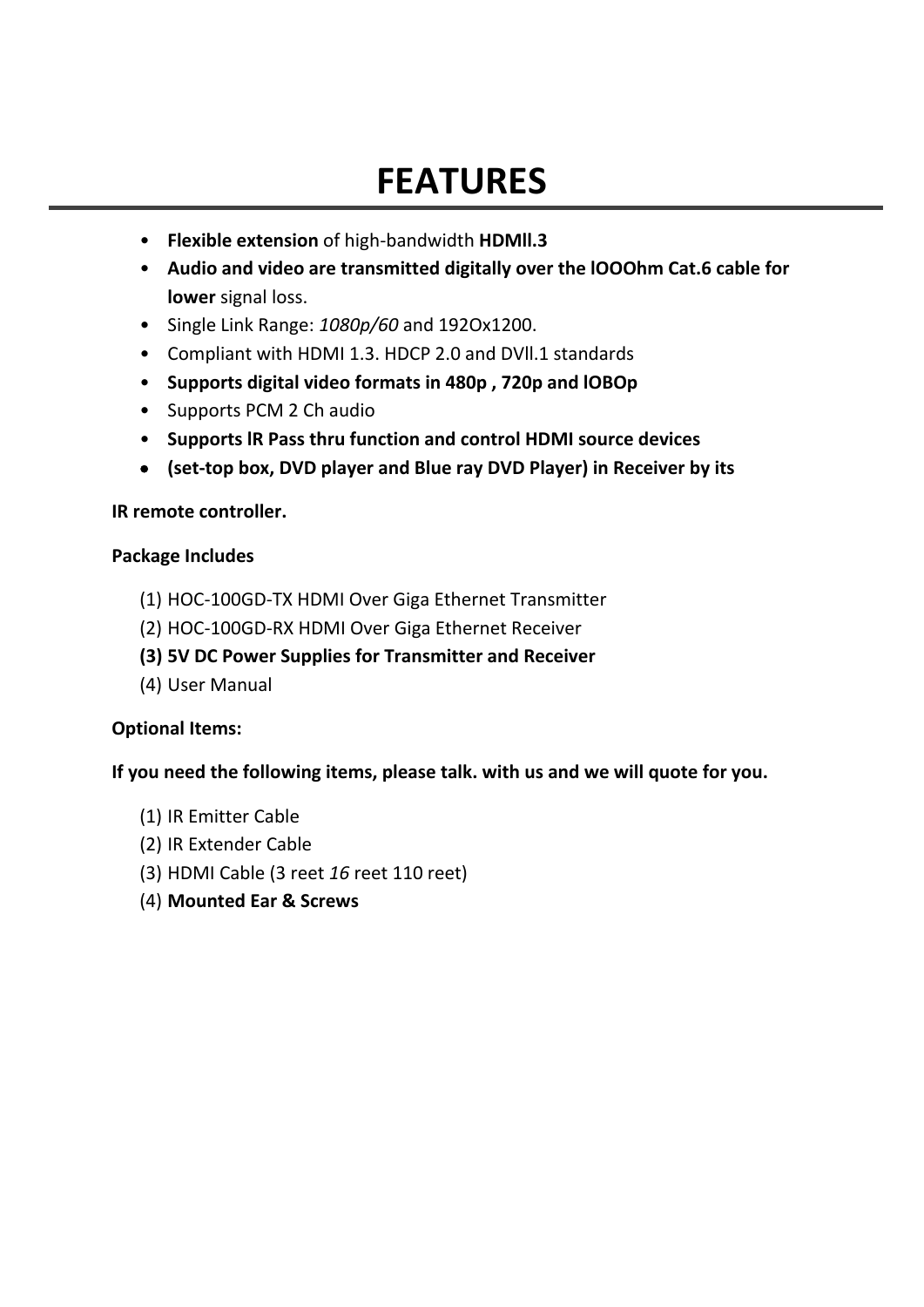## **TRANSMITTER UNIT PANEL LAYOUT**

## Front Panel



**Back Panel** 





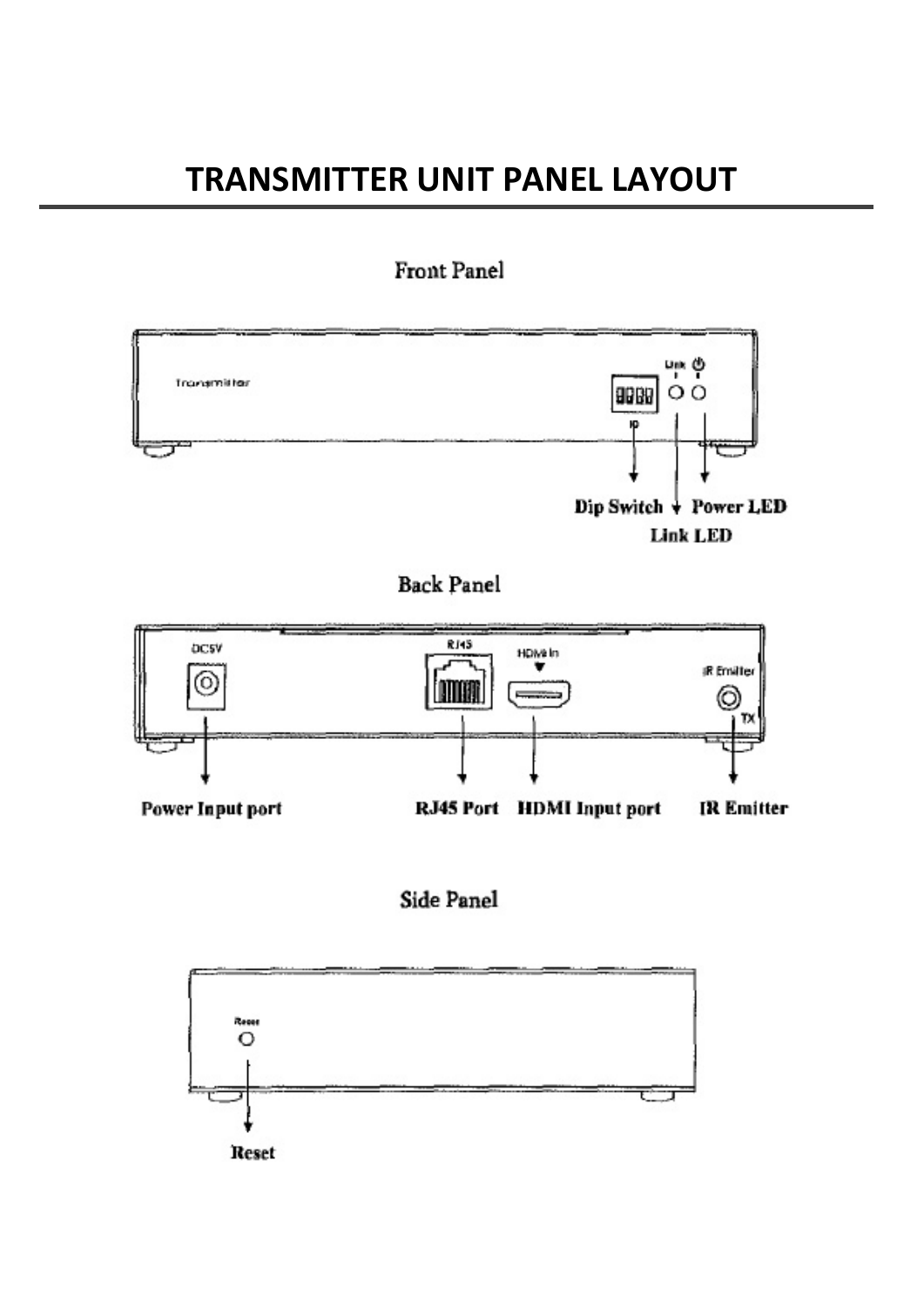## **TRANSMITTER UNIT PANEL DESCRIPTIONS**

## **1. Power LED**

This LED indicator will activate once the included SV DC power adapter has been properly connected between the Transmitter unit and an open wall power socket.

### **2. Link LED**

This LED indicator will activate once Cat 6. Cable has been properly connected between the Transmitter unit and Receiver unit.

### **3. Dip Switch**

This dip switch is designed to defame the source channel Different combination of dip switch refers different source channel. The user can select source channel through adjusting dip switch of Receiver which should be same as dip switch of selected Transmitter unit. There are 16 combinations for dip switch.

#### **4. Power Input Port**

Connect the included SV2.SA DC power supply to this input port.

### **5. R/45 Port**

Connect a 100Ohm Cat.6 cable between this output port and the RJ4S input port of Receiver unit

### **6. HDMI Input port**

Connect one HDMI cable between this port and HDMI output port of the source device (DVD, Set-top box, blue-ray DVD)

### **7. IR Emitter**

Connect an IR Emitter Cable to this IR port and stick IR emitter module on the IR receiver zone of HDMI source (set-top box, DVD player and Blue ray DVD Player).

### **8. Reset**

Please press this button once it has connecting problem.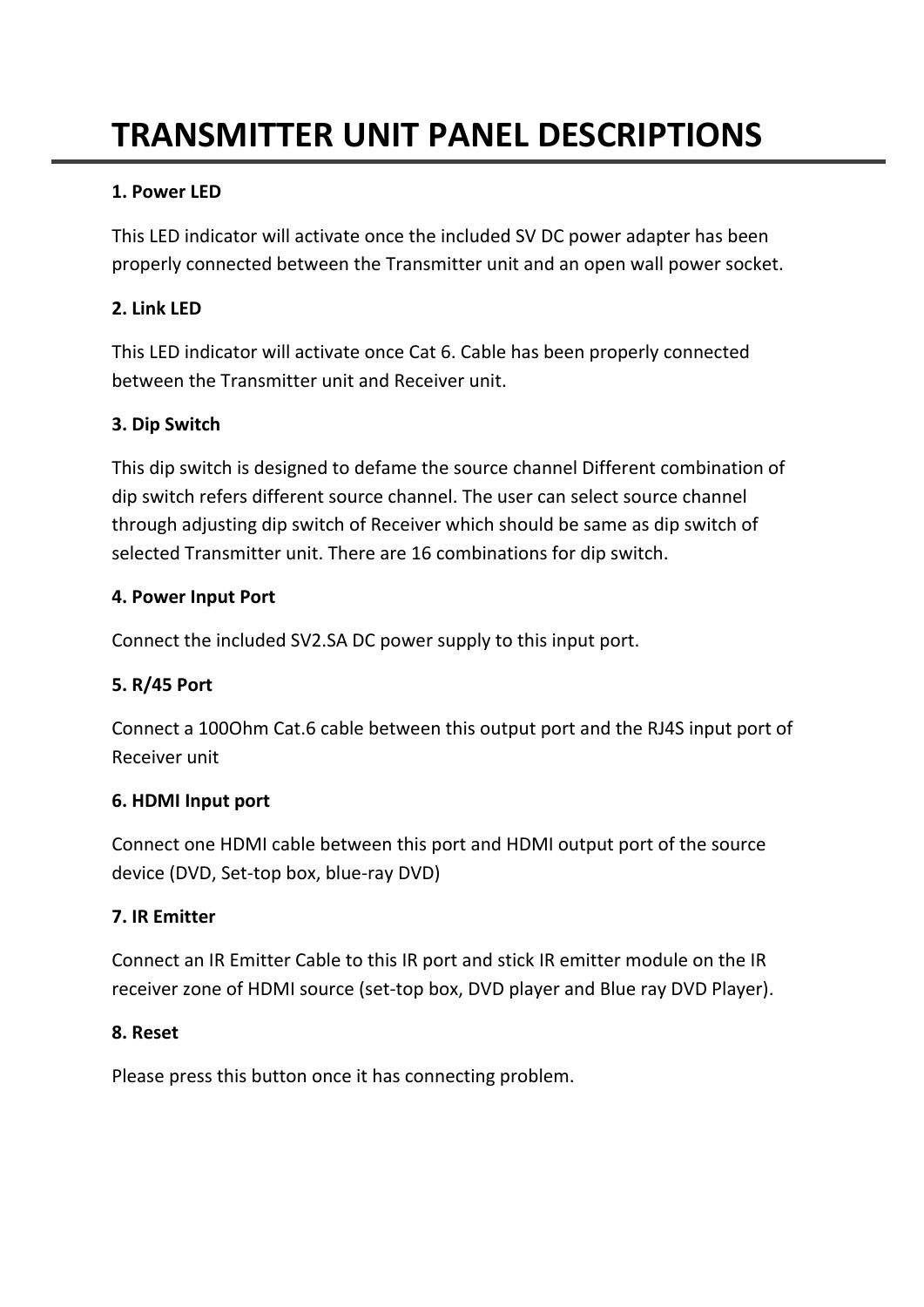## **RECEIVER UNIT PANEL LAYOUT**

## **Front Panel**



**Back Panel** 



## Side Panel

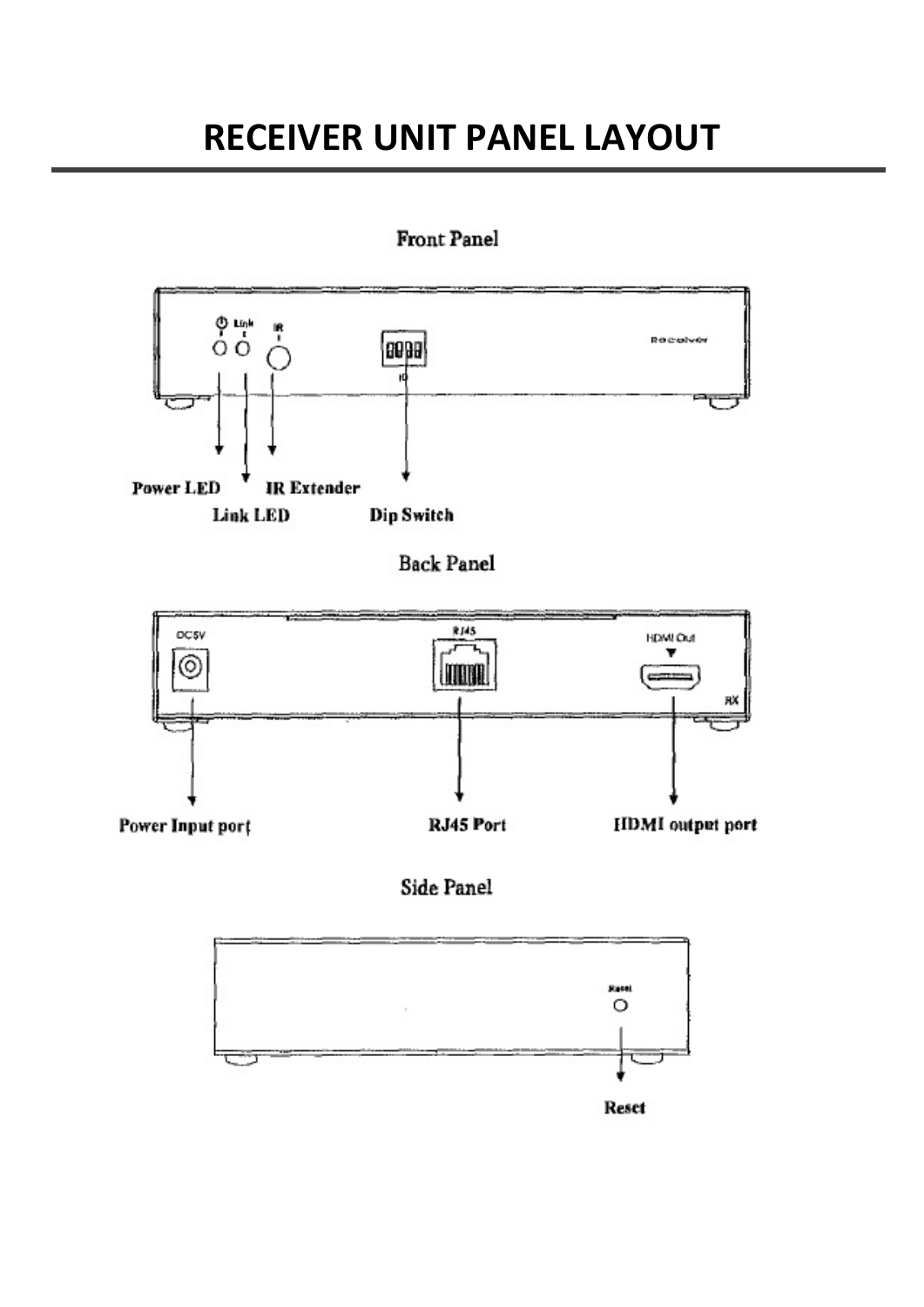# **RECEIVER UNIT PANEL DESCRIPTIONS**

## **1. Power LED**

This LED indicator will activate once the included 5V DC power adapter has been properly connected between the Receiver unit and an open wall power socket.

## **2. Link LED**

This LED indicator will activate once Cat .6 cables have been properly connected between the Transmitter unit and Receiver unit.

## **3. IR Extender**

Please connect one IR Extender cable to this port. Once IR emitter cable has been connected between Transmitter and the source device, the source device can be controlled in the Receiver end by its IR remote controller.

## **4. Dip Switch**

This Dip switch is designed for selecting source channel. The user can select source channel through adjusting dip switch of Receiver which should be same as dip switch of selected Transmitter unit.

## **5. Power Input Port**

Connect the included 5V2.5A DC power supply to this input port.

## **6. RJ45 Port**

Connect a 100Ohm Cat.6 cable between this input port and the RJ45 output port of Transmitter unit.

## **7. HDMI output port**

Connect the one HDMI cable between this output port and HDMI input port of the HDTV display.

## **8. Reset**

Please press this button once it has connecting problem.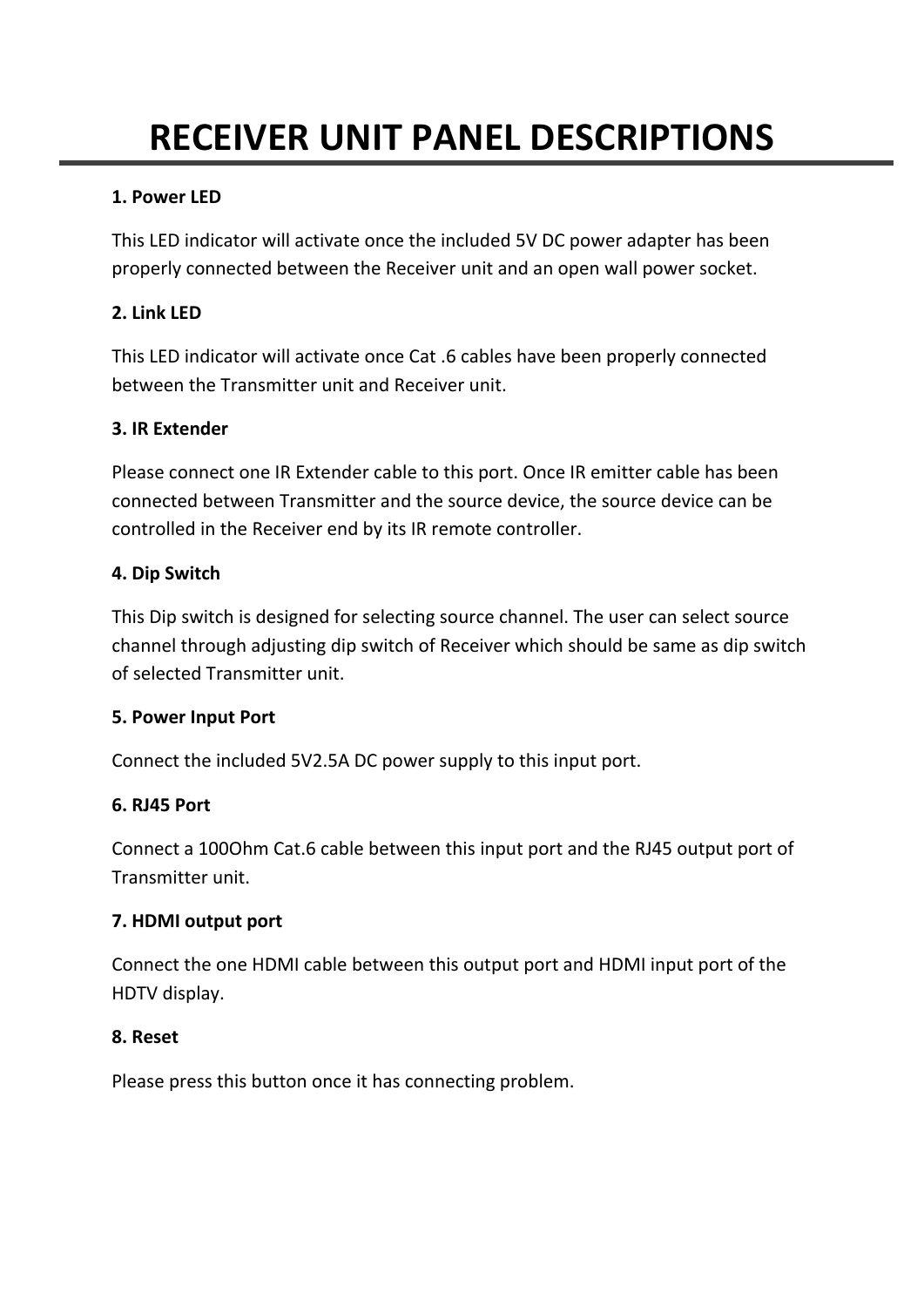# **CONNECTING AND OPERATING**

## **How to Connect the HOC-100GD HDMI Over CAT6 Extender One source to one display function**

- 1. Connect one HDM! Cable between the HDMI output port of source device and the HDMI input port of Transmitter unit
- 2. Connect one HDM! Cable between the HDMI input port of display and the HDMI output port of Receiver unit.
- 3. Connect one 100Ohm Cat.6 cables between the RJ45 port of Transmitter unit and RJ45 port of Receiver unit.
- 4. Connect the included SV DC power supplies to both Transmitter unit and Receiver unit.
- 5. Power on the output device first and the source second.

## **Please refer the following diagram**

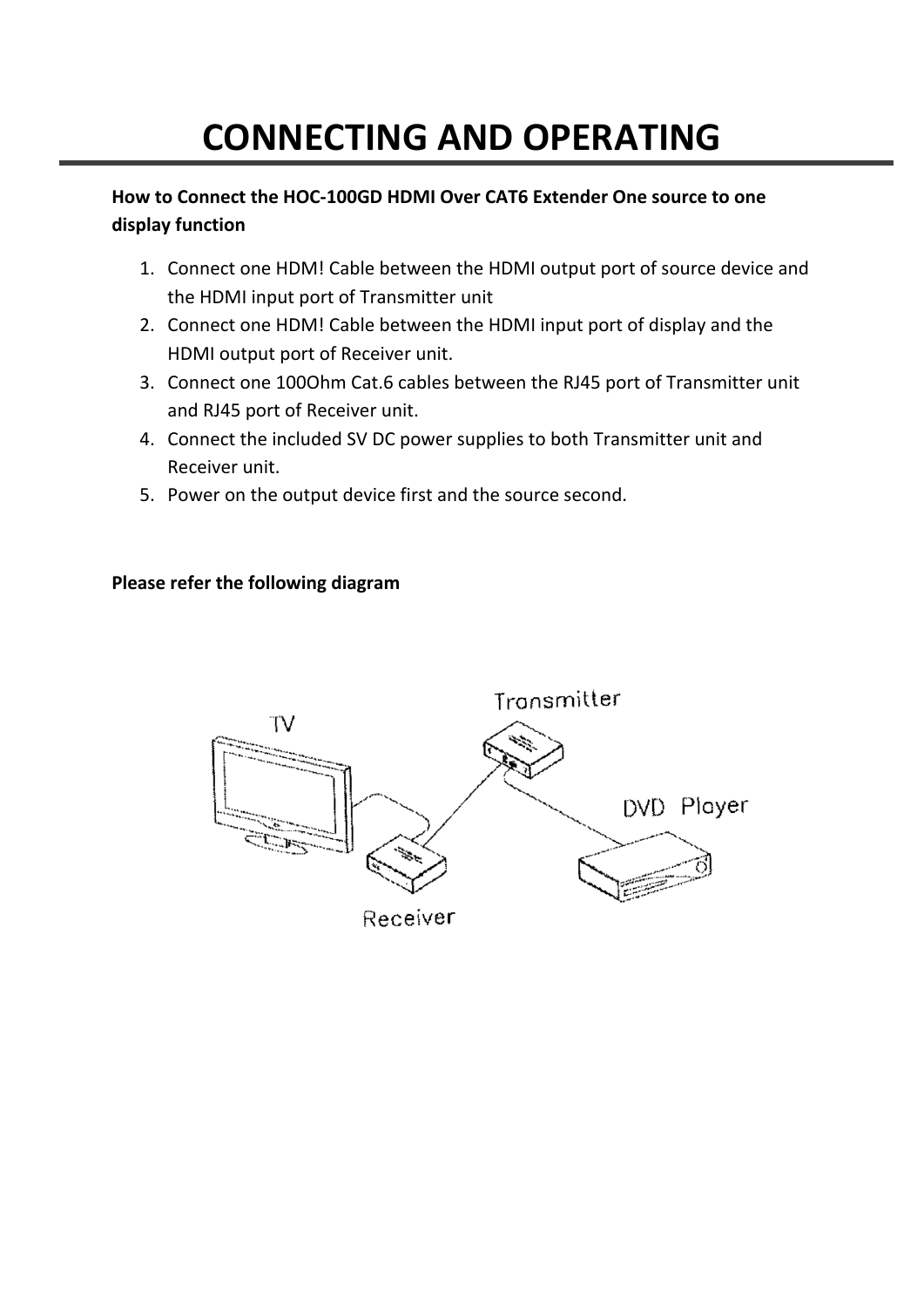# **CONNECTING AND OPERATING**

## **How to Connect the HOG-100GD HDMI Over CAT6 Extender One source To Many displays function**

- (1) Connect one HDMI Cable between the HDMI output port of source device and the HDMI input port of Transmitter unit
- (2) Connect one 100Ohm Cat.6 cables between the RJ45 port of transmitter and input port of Gigabit Ethernet switch hub.
- (3) Connect one 100Ohm Cat.6 cables between the output port of Gigabit Ethernet switch hub and RJ45 port of Receiver unit.
- (4) Connect the included 5V DC power supplies to Transmitter and Receiver units.
- (5) Power on the output device first and the source second.

**\*Note**: As a transmitter can support over 200 IF address for different receiver unit, it can connect up to 200 pcs Receiver units.

Please refer the following diagram

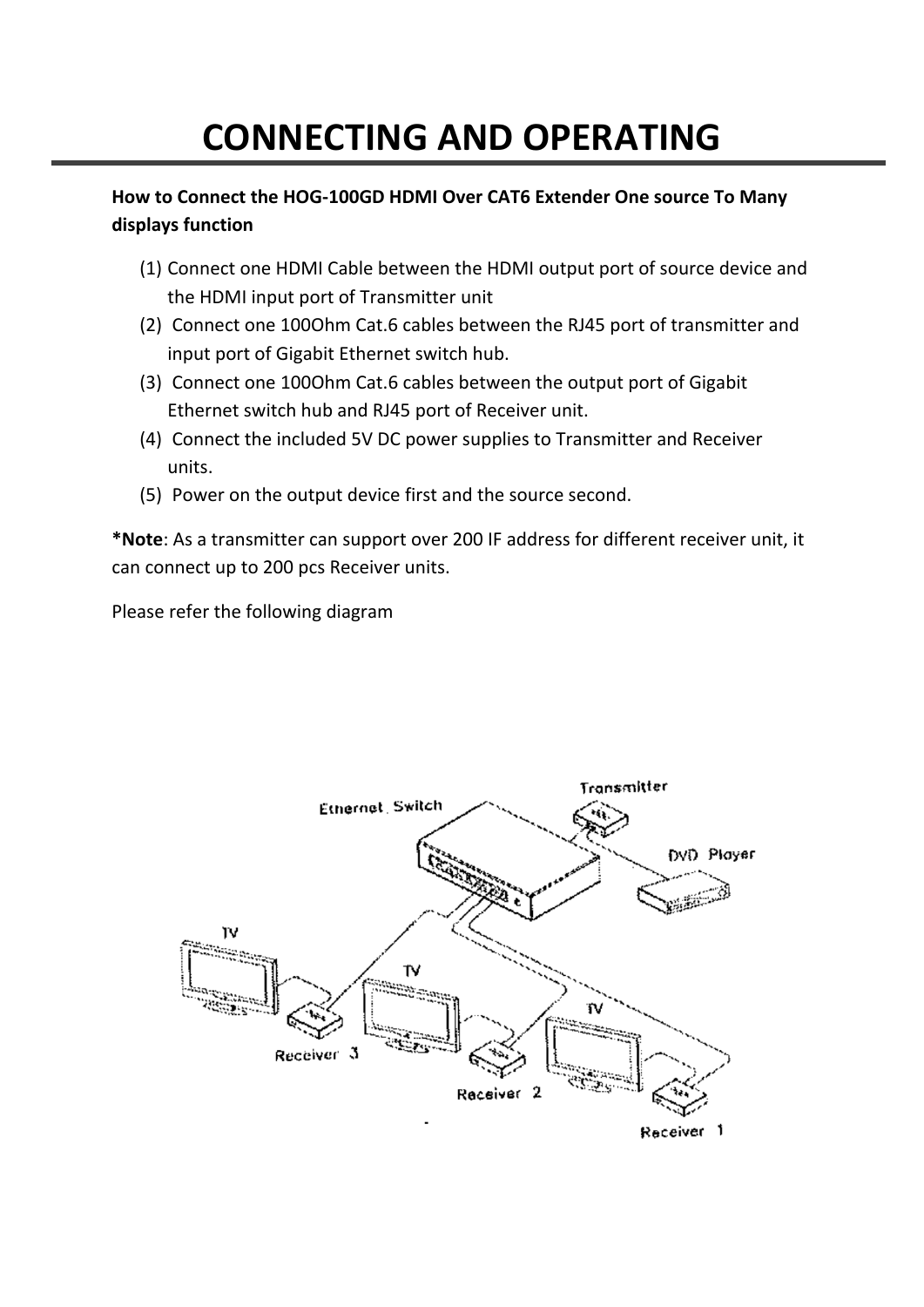# **CONNECTING AND OPERATING**

## **How to Connect the HOC-IOOGD HDMI Over CAT6 Extender Many sources To Many displays function**

- 1. Connect one HDMI Cable between the HDMI output port of source device and the HDM! Input port of Transmitter unit.
- 2. Connect one HDMI Cable between the HDMI input port of display and the HDMI Output port of Receiver unit.
- 3. Connect one 100Ohm Cat.6 cables between the RJ45 of Transmitter unit and RJ45 port of Gigabit Ethernet switch hub.
- 4. Connect one 100hm Cat.6 cables between RJ45 port of Gigabit Ethernet switch hub to RJ4S port of Receiver unit. The user can select source channel through adjusting dip switch of Receiver which should be same as dip switch of selected Transmitter unit.
- 5. Connect the included 5V DC power supplies to all Transmitter units and Receiver units.

## **\*Note:**

- 1. Transmitter can supports over 200 IP address for different receiver unit. Thus, it can connect up to 200 pcs Receiver unit.
- 2. As dip switch has 4 ports, transmitters have 16 combinations which means it only connects up to 16 Transmitter units.